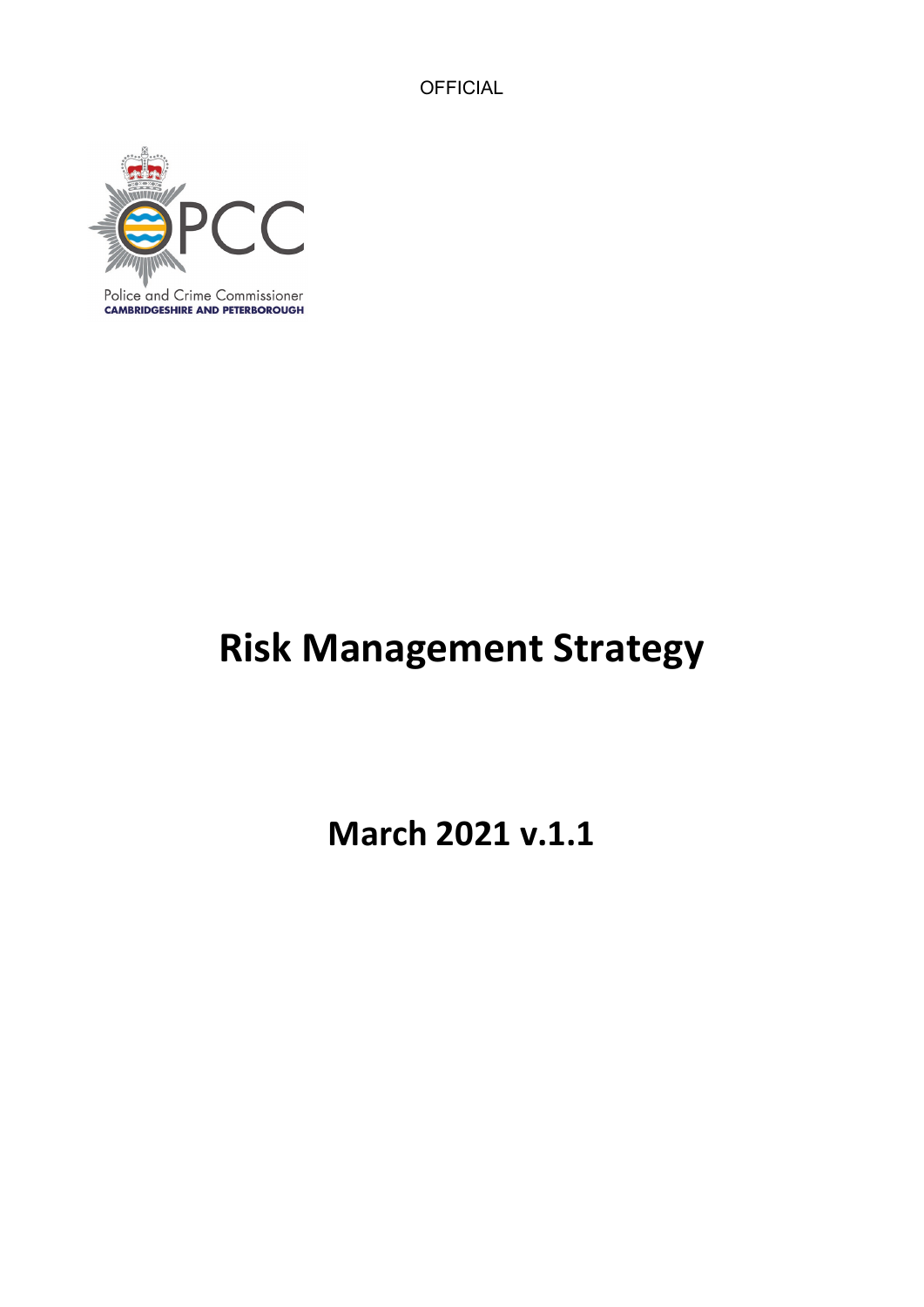## **Cambridgeshire Police and Crime Commissioner: Risk Management Strategy**

#### **Contents**

- 1. Introduction to Risk Management
- 2. Scope and Purpose
- 3. The Objectives of Risk Management
- 4. The Relationship to Corporate Governance
- 5. Principles for successful Risk Management
- 6. Risk Appetite Statement
- 7. Roles and Responsibilities
- 8. Force Risk Management
- 9. Partnership and Collaboration Risk
- 10. Risk Management Training
- 11. Monitoring and Review
- 12. Legislative and Risk Considerations

#### **Annexes**

A. Guidance on completing the Cambridgeshire Police and Crime Commissioner Strategic Risk Register: Identification, Assessment and Recording of Risk

#### **Document History**

| Item           | V.  | Date       | <b>Modifications</b>                                   |
|----------------|-----|------------|--------------------------------------------------------|
|                |     | 18.9.13    | Presented to Joint Audit Committee 18.9.13             |
|                | 1.1 | Feb 2019   | Reviewed and updated Section 7.5.                      |
| 3              | 1.1 | May 2020   | Reviewed and presented to JAC 30.7.20 and amended.     |
| $\overline{4}$ | 1.1 | March 2021 | Reviewed and presented to BCB 14.4.21 and JAC 29.4.21. |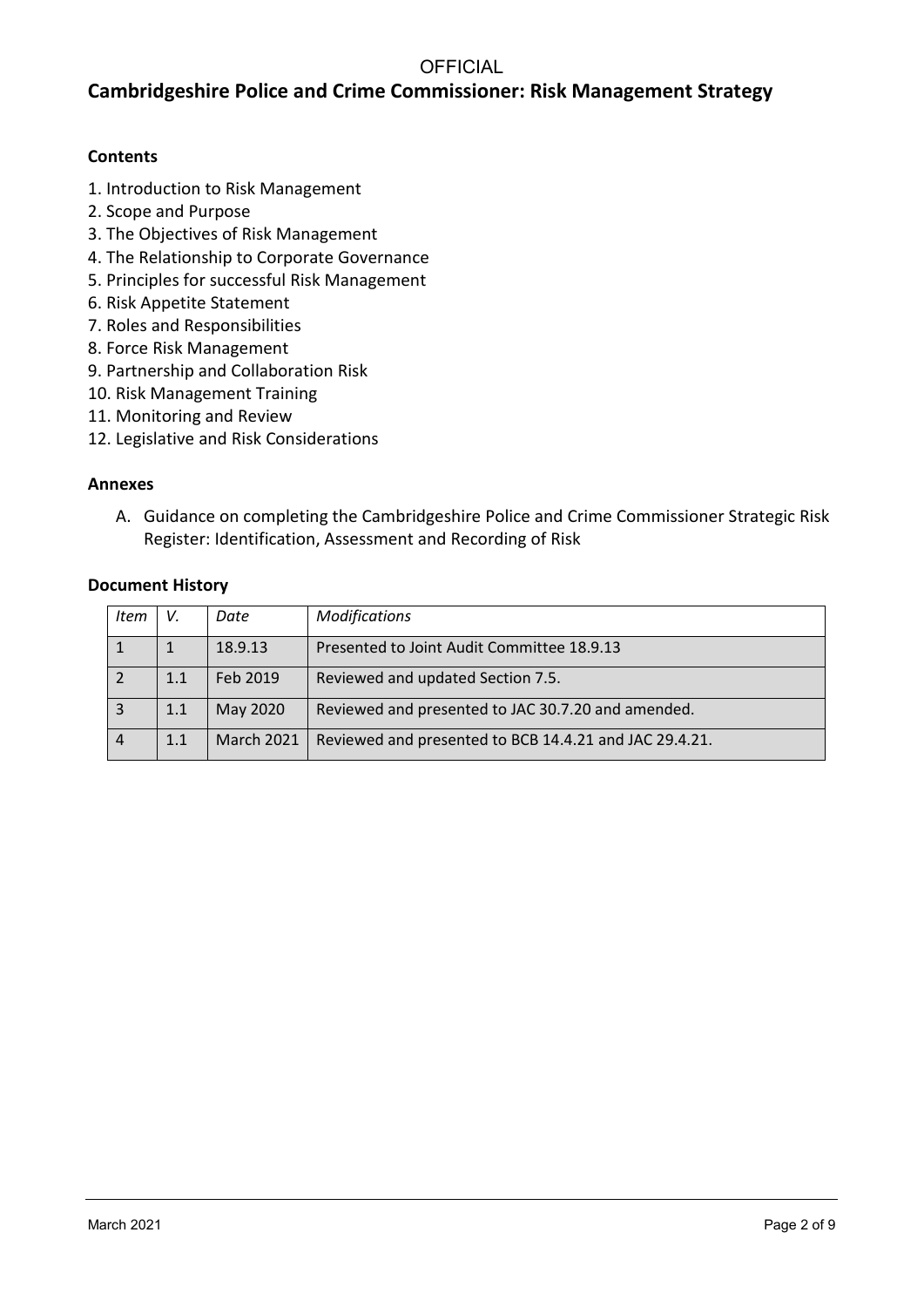## **1 Introduction to risk management**

- 1.1 The working definition of a *risk* is an uncertainty i.e. the chance of something happening - an event, a change in circumstances or a consequence - which can have an impact on the organisation's objectives and priorities (ISO Guide 73). These may be positive, negative or a deviation from the expected. This definition links risks to objectives, so this definition can most readily be applied when the objectives of the organisation are comprehensive and fully stated. Even then the objectives need to be challenged and the underlying assumptions tested as part of the risk management process.
- 1.2 Risks are inherent in every activity and decision in which the organisation is involved, and in order to achieve its objectives it is necessary for these to be managed. Risk management is the process of identifying risks or opportunities (where there is a chance of a positive outcome), evaluating their potential consequences, considering the current controls in place, placing the level of assurance on the control and determining and implementing the most effective way of monitoring and mitigating risks.
- 1.3 Risk management is an important strategic tool. It protects the organisation and adds value leading to benefits which include: improved decision-making and better use of resources; optimum quality and efficiency of service delivery, and the upholding and enhancement of organisational reputation.
- 1.4 Risk management is also one of the pillars of corporate governance. To be effective, it must be clearly aligned to the organisation's strategic objectives, ensuring that there is a strong focus at the top of the organisation on those most significant risks that would prevent the achievement of its vision and strategic objectives; or would impact on its partners. It must, therefore, be embedded into the culture of the organisation as a shared responsibility and be central to the Commissioners work.

## **2 Scope and purpose**

- 2.1 The Commissioner's duties for risk management are twofold: first, there is a responsibility for ensuring that the Constabulary has adequate arrangements for risk management in place. Secondly, as a corporation sole it has a responsibility for putting in place arrangements to manage the risks it faces, separate from those of the Constabulary.
- 2.2 This document sets out the Risk Management Strategy of Cambridgeshire's Police and Crime Commissioner. It describes the aims and objectives of the strategy and how these duties will be met.

#### **3 The objectives of risk management**

- 3.1 The aim of this strategy is to ensure that risk management is embedded into the governance structure and that it effectively underpins and enables the business in accordance with the objectives set out below:
	- To increase the likelihood of achieving the Commissioner's strategic objectives;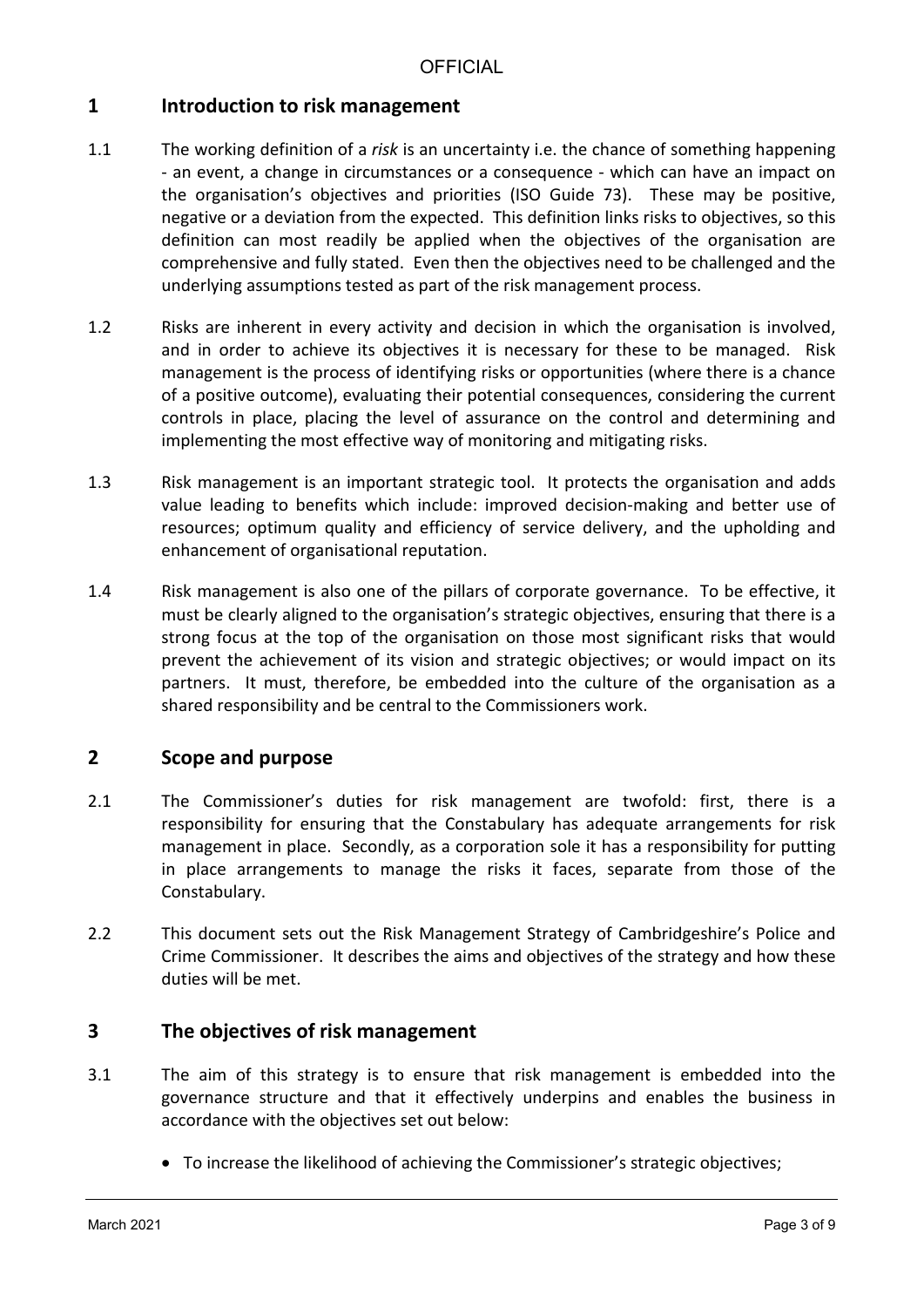- To prevent or reduce the potential consequences of events which could have been reasonably foreseen;
- To prevent or reduce events or actions in order to maintain and enhance public confidence in, policing, community safety and crime reduction in Cambridgeshire;
- To improve decision-making and planning and assist in the allocation of resources;
- To integrate risk management into the culture and processes;
- To raise awareness of risk management among members and staff, making it an integral part of their thinking and actions, and
- To satisfy the requirements of corporate governance for the Annual Governance Statement, and external auditors in relation to the effectiveness and adequacy of risk management.

## **4. Relationship to corporate governance**

- 4.1 Risk management is central to good corporate governance. Cambridgeshire's Police and Crime Commissioner's commitment to risk management is a key part of its Code of Corporate Governance. An Annual Governance Statement is produced to review the effectiveness of the governance framework.
- 4.2 CIPFA guidance states that: 'good governance requires that risk management be embedded into the culture of the organisation'. This relies on the development, maintenance and use of realistic and robust risk registers. The risk register is also one of the primary assurance mechanisms used to produce and sign off the Annual Governance Statement and the Annual Statement of Accounts. The commitment to developing and maintaining the risk register is based on the principle that all Joint Audit Committee members should be able to review strategic risks (and their management) as part of the proper exercise of their functions.

#### **5. Principles of successful risk management**

- 5.1 This strategy will be supported by the following helpful principles:
	- The avoidance of creating or perpetuating an unduly risk-averse culture by taking an approach which considers the risks of not undertaking activities and not exploiting opportunities.
	- Consideration of risk should both help to secure existing objectives and not stifle innovation when taking decisions on new and innovative projects.
	- Mitigation measures should be effective, appropriate, proportional, affordable and flexible e.g. controls are not to be set up where the cost and effort is disproportionate to the expected benefits, and these should be implemented with minimum bureaucracy.
	- Risk should be anticipated and decisions over the extent to which these should be managed is to be considered within a mature and evidence-based assessment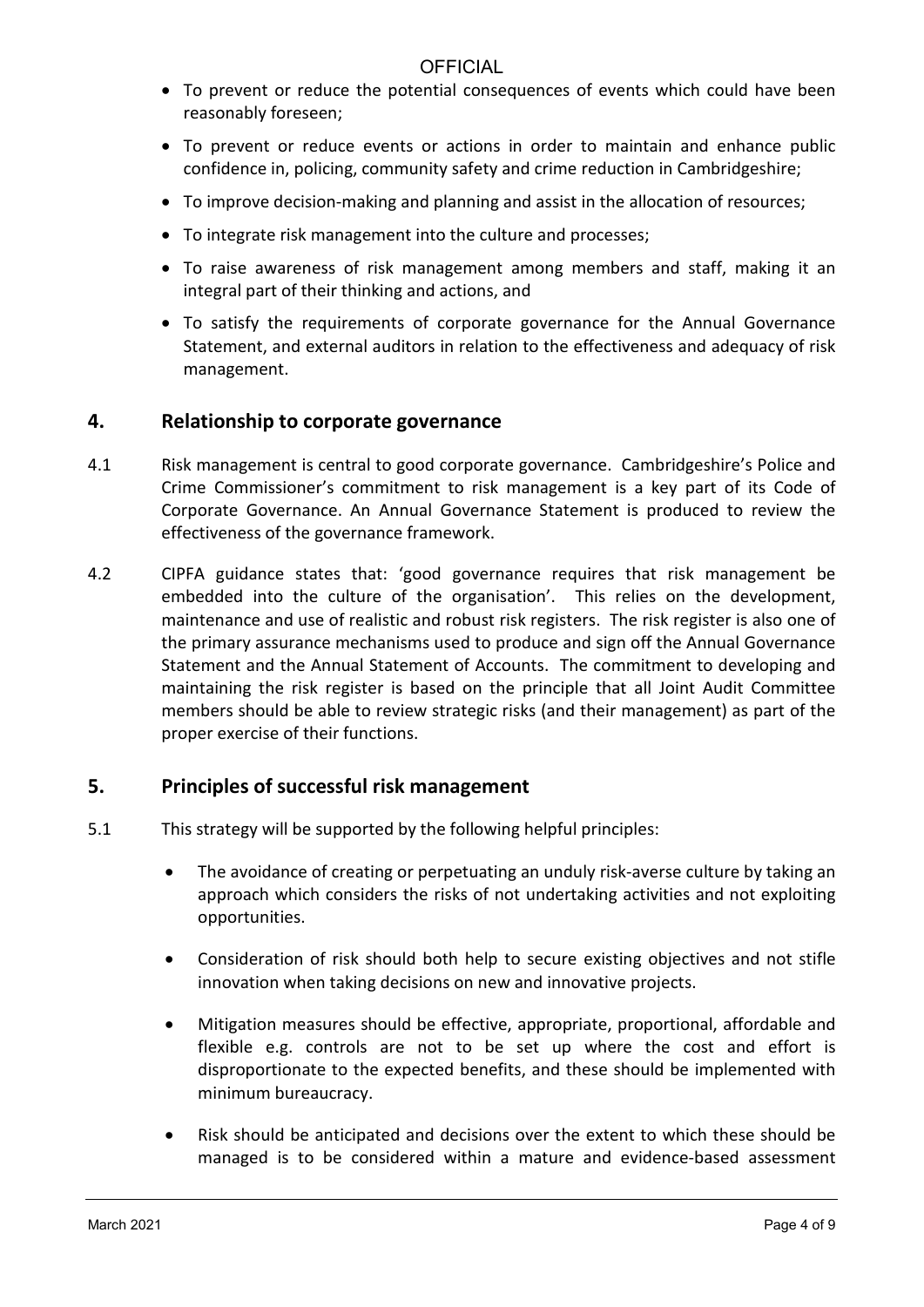framework, including taking account of possible impact and public reaction.

• Risk management should be embedded into the governance structure and effectively underpin and enable the business, making it an integral part of the thinking and actions of staff.

#### **6. Risk appetite statement**

- 6.1 This strategy recognises that the levels of risk that it may be prepared to take are dependent on a number of factors including the nature of the risk concerned; its capacity to control a particular risk, its prior exposure to risk and the amount of risk it is currently controlling. The Commissioner will consider the above factors in their decision making processes to ensure that there is balance to the risks taken.
- 6.2 It has determined a scoring mechanism for the risks contained within its risk register by which the levels of control and intervention are prescribed and commensurate with the level of risk i.e. it will concentrate mitigation actions on higher risks.
- 6.3 Risk Appetite gives priority to mitigate all High and Very High risks to a lower level as soon as practicable. There are some activities of the Commissioner where a higher risk might be acceptable, for example to support innovation. However, a low risk appetite exists where matters of public confidence are concerned.

#### **7. Roles and responsibilities**

- 7.1 This section provides an outline of the organisational and individual responsibilities for risk management within the OPCC. The simplified reporting architecture and key responsibilities are summarised below.
- 7.2 **The Cambridgeshire Police and Crime Commissioner** as 'corporation sole' must maintain a sound system of internal control including a system for the management of risk. The Joint Audit Committee will receive at least a yearly update on risk from the Business Coordination Board (BCB).
- 7.3 **The Commissioner/Chief Constable's Joint Audit Committee (JAC)** is responsible for monitoring the effective development and operation of risk management and making recommendations as appropriate through:
	- (1) overseeing and monitoring the Commissioner's risk management strategy which includes the arrangements for identification, assessment and effective management of risk;
	- (2) monitoring the strategic risk register. This includes reviewing the organisations risk tolerance/ appetite to avoid inappropriate risk mitigation actions being taken. The JAC will receive the Risk Register for regular review as necessary;
	- (3) reviewing the Force's approach to risk management and monitoring the Force's operational risk register (see Section 8 below), and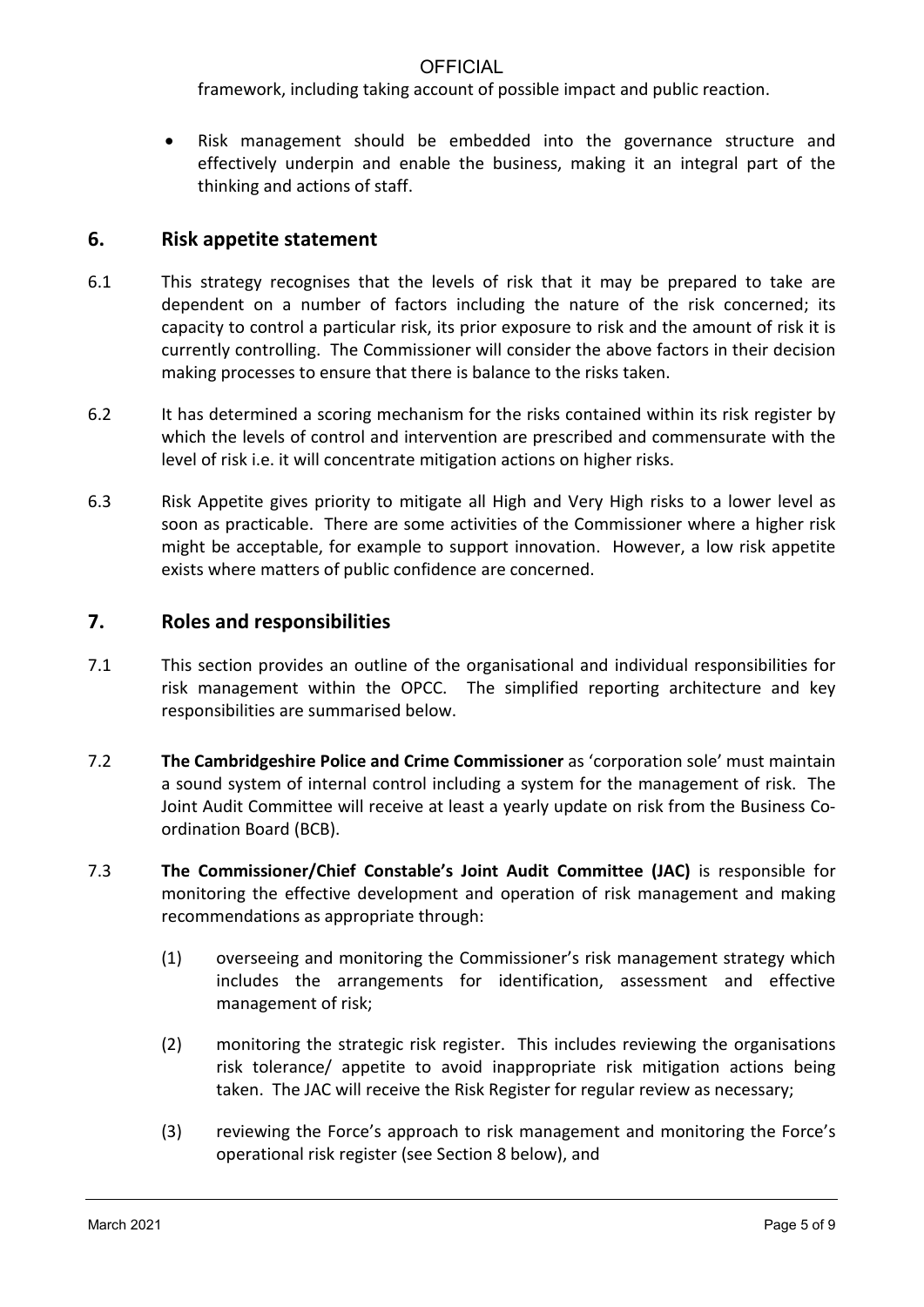(4) considering the Commissioner's system of internal control with appropriate reporting to the BCB.

#### 7.4 **Groups within the governance framework,** will:

- (1) be responsible for the overall ownership and accountability of particular risks;
- (2) embed risk management into their work on an ongoing and continuous basis;
- (3) ensure, where appropriate, that an assessment of risks, options and costs informs decision-making;
- (4) where appropriate, review and update risk registers in the relevant areas providing sufficient detail to assist with the process. When considering relevant risks, they may identify changes in the nature of the risks they own, the level of risk or the effectiveness of the risk control measures. They may seek to increase the level of assurance of controls e.g. by calling for Reports or escalating matters;
- (5) ensure that relevant items are taken forward through agenda planning and considered as part of the wider work programme, and
- (6) ensure that actions to mitigate the risks are planned, resourced, monitored and documented.
- (7) review assurance level of controls. Assurance levels are important to give reassurance and ensure that controls are operating effectively. The levels can be confirmed by such areas as internal/external/HMICFRS inspection reports, meeting reviews, performance indicators etc. The level of controls assurance can be assessed and would be directly relevant to the outcome of the activity e.g. an audit with a significant number of recommendations may offer only limited assurance while an audit classified as 'green' would offer 'substantial' assurance.

#### 7.5 **Senior Officers of the OPCC** – the Chief Executive, and the CFO will be responsible for:

- (1) overseeing the implementation of the Risk Management Strategy;
- (2) ensuring that all key reports and policy decisions give due consideration to risk and how this will be managed;
- (3) driving the identification of new and emerging risk and ensuring their inclusion in the Risk Register, linking with the Constabulary, and
- (4) ensuring that the appropriate advice and training on Risk Management is available for staff.

**The Strategic Accountant** will lead the work on Risk Management policy within the OPCC; manage the risk framework and act as the principal link to the Force on matters of risk; maintain the Strategic Risk Register and ensure the existence of clear audit trails to demonstrate openness and accountability, and report to the JAC on Risk Management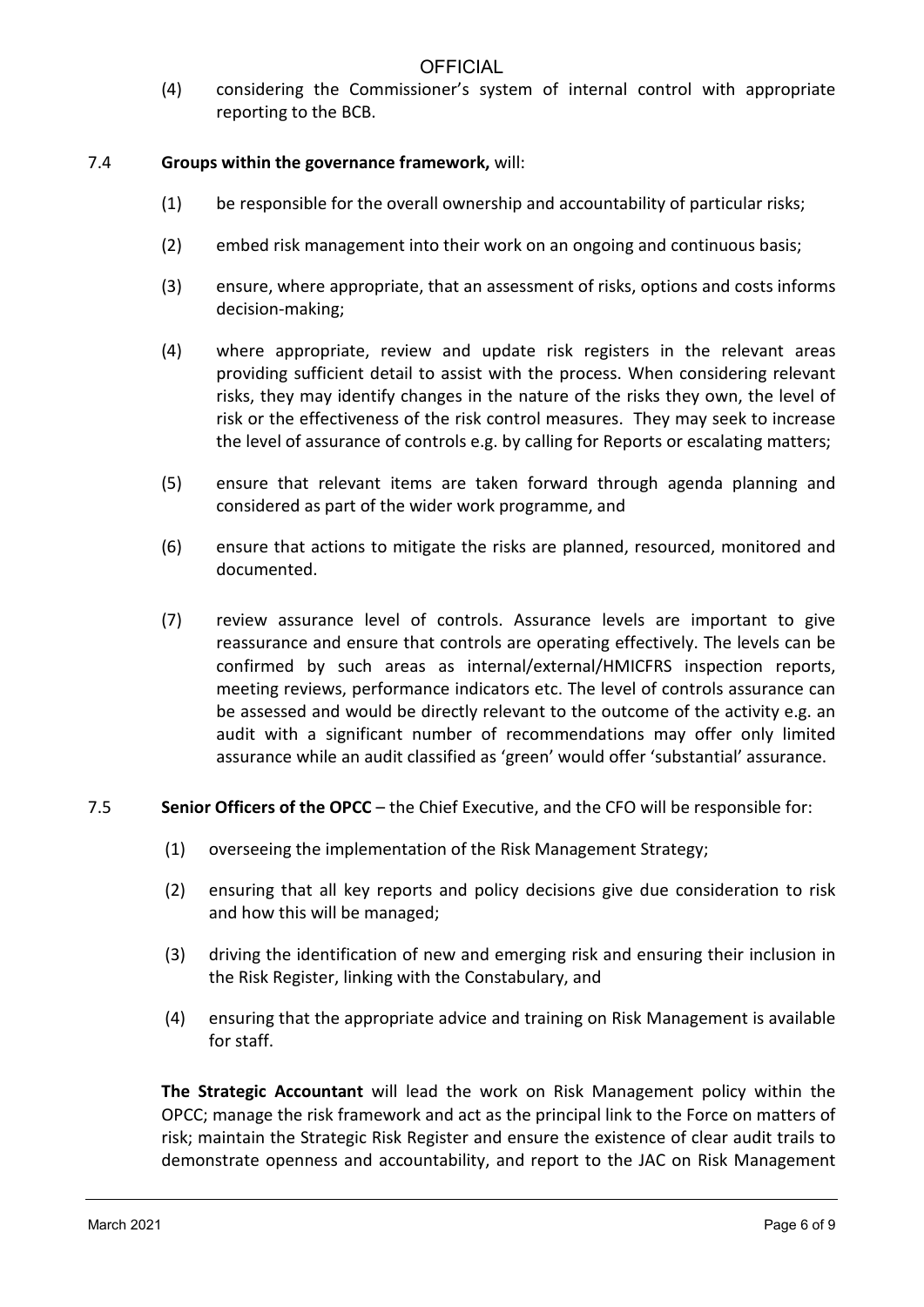activity.

**The Commissioner's CFO** will, additionally, be responsible for supporting the Chair of JAC to fulfil the duties and responsibilities above, including annual reporting in line with governance arrangements, and linking risk into the Internal Audit processes.

- 7.6 **All staff** are responsible for gaining an understanding of risk and the benefits of its management and participating in risk management activities.
- 7.7 **Internal Audit** will be asked to review the scope and content of the Risk Registers; reviewing the adequacy of the procedures to assess, review and respond to risk; reviewing the effectiveness of internal controls and making recommendations as appropriate on risks management.

## **8 Force risk management**

- 8.1 The JAC has responsibility to oversee the Force's management of risk, to ensure that the Force has adequate risk management arrangements in place including arrangements to ensure that the PCC and Force risk management strategies are aligned.
- 8.2 **The JAC, led by its Chair,** will consider the Force's approach to risk on a 6-monthly basis.

#### **9 Partnership and collaboration risk**

- 9.1 Risk management is important not only for individual organisations but for partnership working and collaboration too. This Strategy recognises that working with others brings risks as well as opportunities, and that governance can be problematic. These risks and opportunities are reflected in the risk register where appropriate.
- 9.2 The management of risk is an essential aspect of such arrangements. The Collaboration programme has formal agreement processes and separate governance arrangements in place.
- 9.3 Of ultimate concern is the ability to demonstrate improved outcomes through effective risk management. This Strategy recognises the need to seek to influence others in applying and embedding risk management principles where necessary.

#### **10 Risk management training**

10.1 Training and awareness is vital to enable staff to take responsibility for managing risk within their working remit.

## **11 Monitoring and review**

11.1 This Strategy and the Commissioner's arrangements for risk management will be reviewed by the Joint Audit Committee during the course and preparation of any Annual Governance Statements. The strategy will be reviewed to ensure continuing compliance with legislative and best practice principles on an annual basis.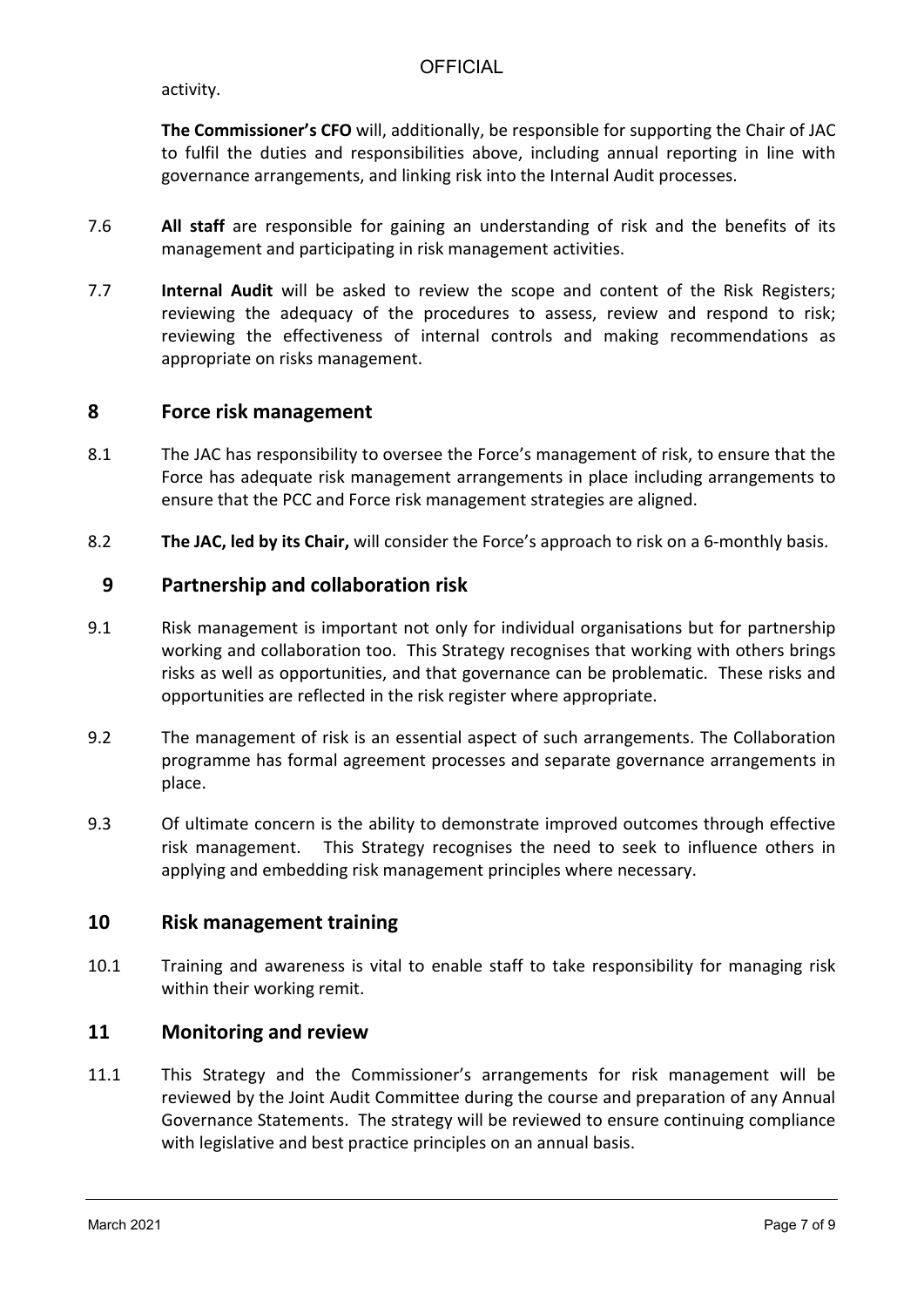# **12 Legislative and risk considerations**

12.1 The drafting of this Strategy and its associated policies has taken into account the Equality Act 2010, the Human Rights Act 2000 and Health & Safety legislation and guidance.

> Relevant risks have been incorporated appropriately into the Strategic Risk Register and broader risk management framework in accordance with its responsibilities, duties and values in these areas.

12.2 This Strategy document is suitable for publication under the Freedom of Information Act 2000.